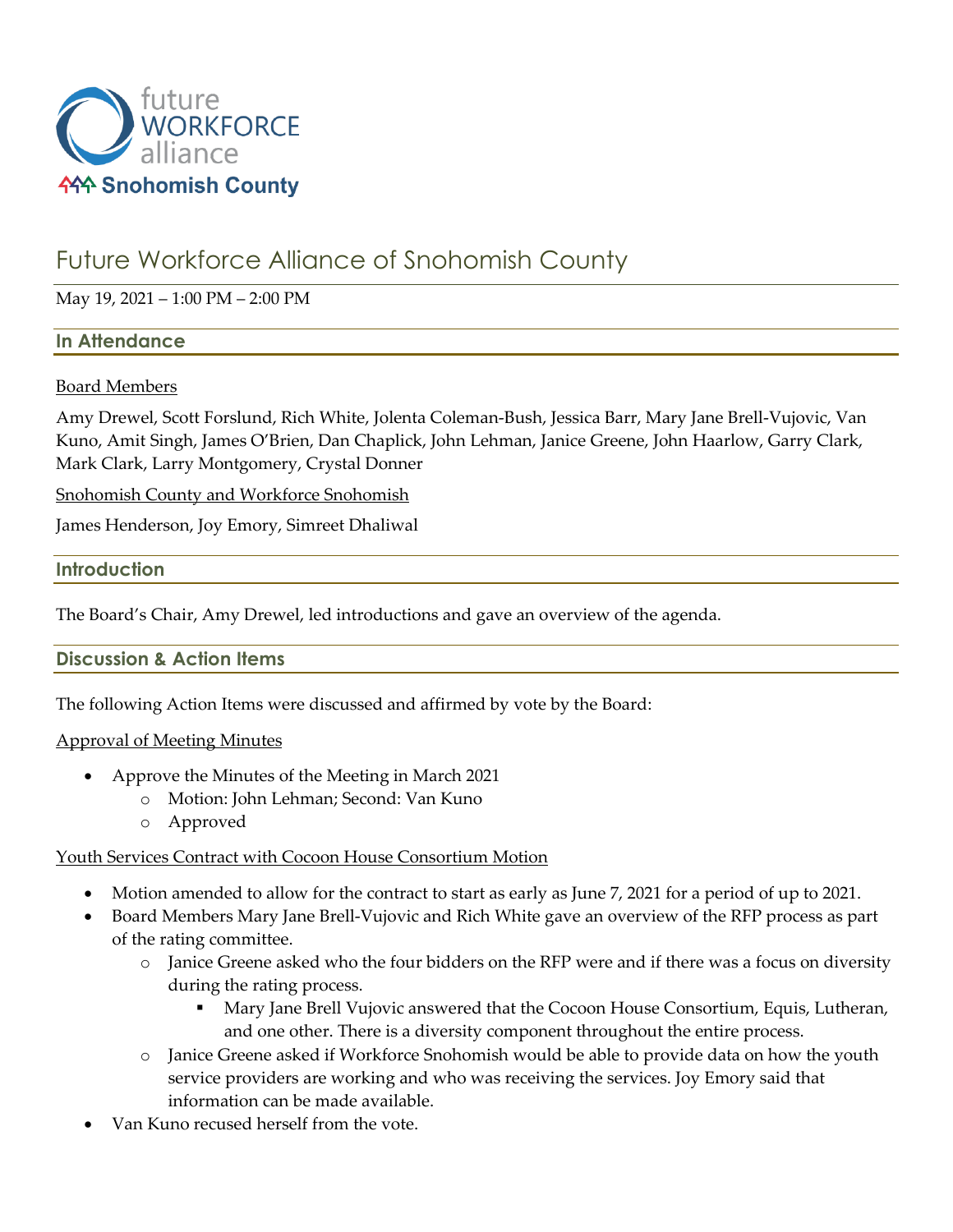- Approve
	- Motion: Amit Singh; Second: John Lehman
	- o Approved

#### One-Stop Operator Agreement Extension

- Joy Emory gave an overview of the one-stop operator agreement. A motion was requested in December but needed to be amended.
- Jessica Barr recused herself from the vote.
- Approve
	- o Motion: Janice Greene; Second: John Haarlow

## **Information Items**

Workforce Strategic Plan Update – James Henderson/MDB Insight

- EDA Grant Contract Approved by the Snohomish County Council.
- MDB Insight, Inc. was introduced as the consultant that will be working on the Workforce Strategic Plan. The consultant gave an overview of their firm and their past work. They also provided an overview of their work plan.
	- o Amit Singh asked if the consultant will be looking at short-term metrics as well and if a 10-year plan was too far in the future. He also asked about the timeline for completing this plan.
		- **Consultant answered that short-term metrics can be incorporated and explained that a** 10-year timeline necessary to track growth and achieve the vision set by the Board.
		- The Workforce Strategic Plan will be completed by October 1, 2021.
	- o Janice Greene asked if thoughts on small business disparities in hiring and supplier diversity can be incorporated.
		- Equity and diversity are reflected in the community and will also be reflected in the workforce strategic plan as well as the implementation of the strategy.
		- Mary Jane Brell Vujovic asked how we may address the issue that small businesses do not have access to resources for hiring diverse workers.
	- o John Haarlow asked if there is a consistent set of metrics that will be incorporated.
		- The consultant answered that they do not have metrics yet and will depend on the themes that emerge as they move forward.

## **Next Steps**

The next meeting is on June 17, 2021.

## **Public Comments**

No comments were provided.

## **Next Meeting**

• The June 2021 meeting will include an approval for the updated designation agreement, bylaws, the PY21 budget, the Local Area Plan submission, and an update on the Workforce Strategic Plan.